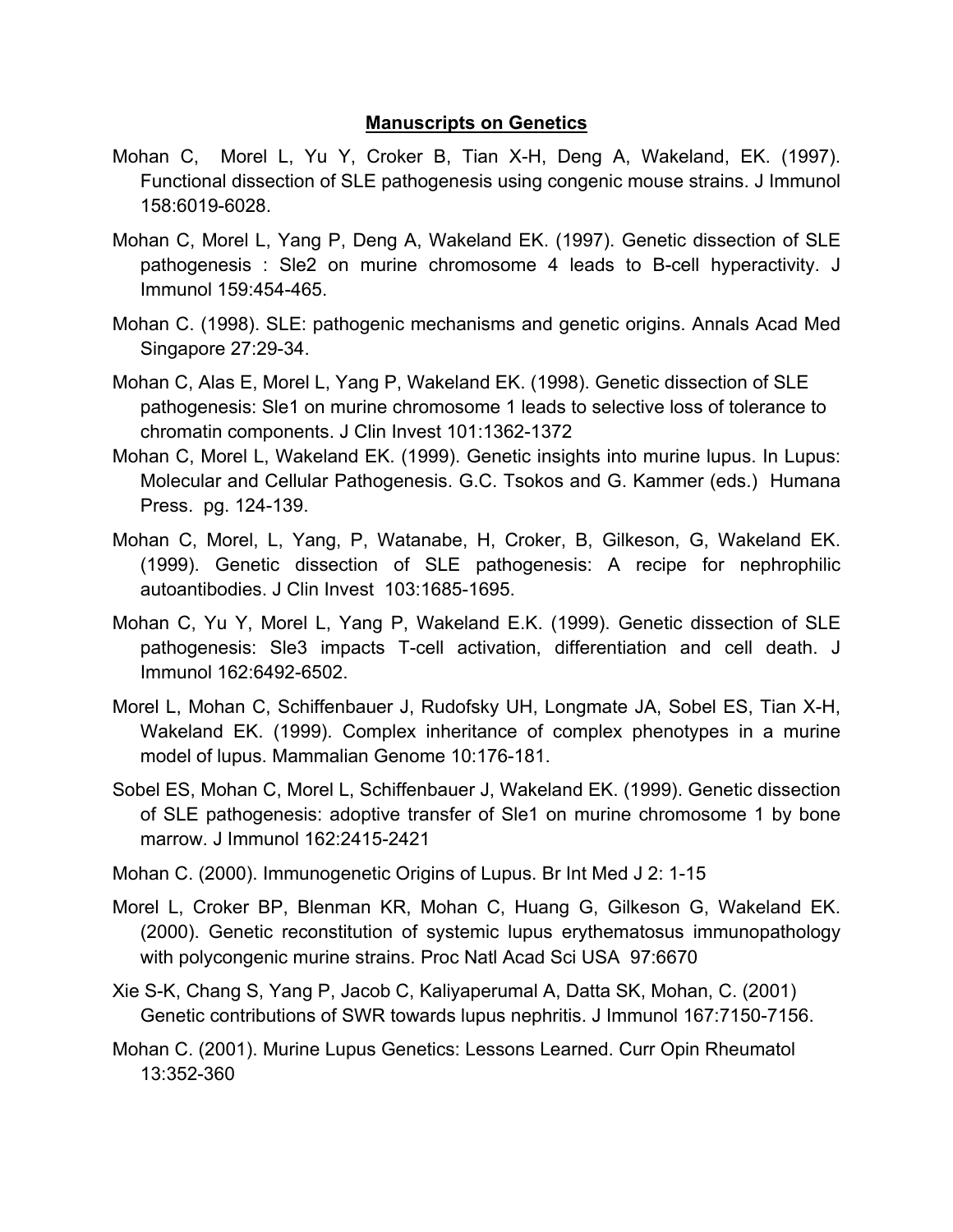- Shi X, Xie C, Kreska D, Richardson J, Mohan C. (2002) Genetic Dissection of SLE: Sle1 and Fas impact distinct pathways leading to lymphoproliferative autoimmunity. J Exp Med 196:281-292
- Xie S, Chang S, Sedrak P, Kaliyaperumal A, Datta SK, Mohan C. (2002). Dominant NZB contributions to lupus in the (SWR X NZB)F1 model. Genes and Immunity 3: S13-S20.
- Raman K, and Mohan C. 2003. Genetic underpinnings of autoimmunity lessons from studies in arthritis, diabetes, lupus and multiple sclerosis. Curr Opin Immunol 15(6):651-659.
- Xie S, and C Mohan. 2003. Divide and conquer the power of congenic strains. Clin Immunol. YCLIM-05443
- Henry T, and Mohan C. 2005. Lesson in lupus from congenic strains. *Archivum Immunologiae et Therapiae Experimentalis*. 53:207-212.
- Xie S., Sharma R., Kaliyaperumal A., Datta SK., and C. Mohan. 2005. Genetics of lupus susceptibility in NZB/SWR hybrids - lessons from an intercross study. Arthritis Rheum 52(2):659-667.
- Zhu J, Liu X, Xie C, Yan M, Yu Y, Sobel ES, Wakeland EK, and Mohan C. 2005. Genetic dissection of lupus: T-cell hyperactivity as a consequence of hyperstimulatory antigen presenting cells. J Clin Invest *115(7):1869-1878*
- Li J, Liu Y, Xie C, Zhu J, Zhou XJ, C Mohan. 2005. Deficiency of Type I interferon contributes to Sle2-associated component lupus phenotypes. Arthritis Rheum 52:3063-3072.
- Mohan C. 2006. Environment versus genetics in autoimmunity: a geneticist's perspective. Lupus 15 (11): 791-793
- Mehrad B, Park, SJ, Standiford, TJ, Zhu, J, Wu T, and Mohan C. 2006. Lupus susceptibility loci promote anti-bacterial host defenses. J Immunol 176: 3233 – 3239.
- Mohan DP and Mohan C. 2006. Genetics of autoimmunity in man and mice. Book Chapter in Genes, Genomes and Genomics. Regency Publications.
- Kumar KR, L Li, M Yan, M Bhaskarabhatla, AB Mobley, C Nguyen, J Mooney, JD Schatzle, EK Wakeland and C Mohan . 2006. Regulation of B-cell tolerance by the lupus susceptibility gene Ly108. Science 2006, 312(5780):1665
- Wang A and Mohan C. 2006. Identification of the Yaa lupus gene as a Tlr7 gene duplication event. Future Rheum 1(5):563-565.
- Chun Xie, Rahul Patel, Tianfu Wu, Jiankun Zhu, Tamika Henry, Madhavi Bhaskarabhatla, Renuka Samudrala, Katalin Tus, Yimei Gong, Hui Zhou, Edward K. Wakeland, Xin J. Zhou, and Chandra Mohan. PI3K/AKT/mTOR hypersignaling in